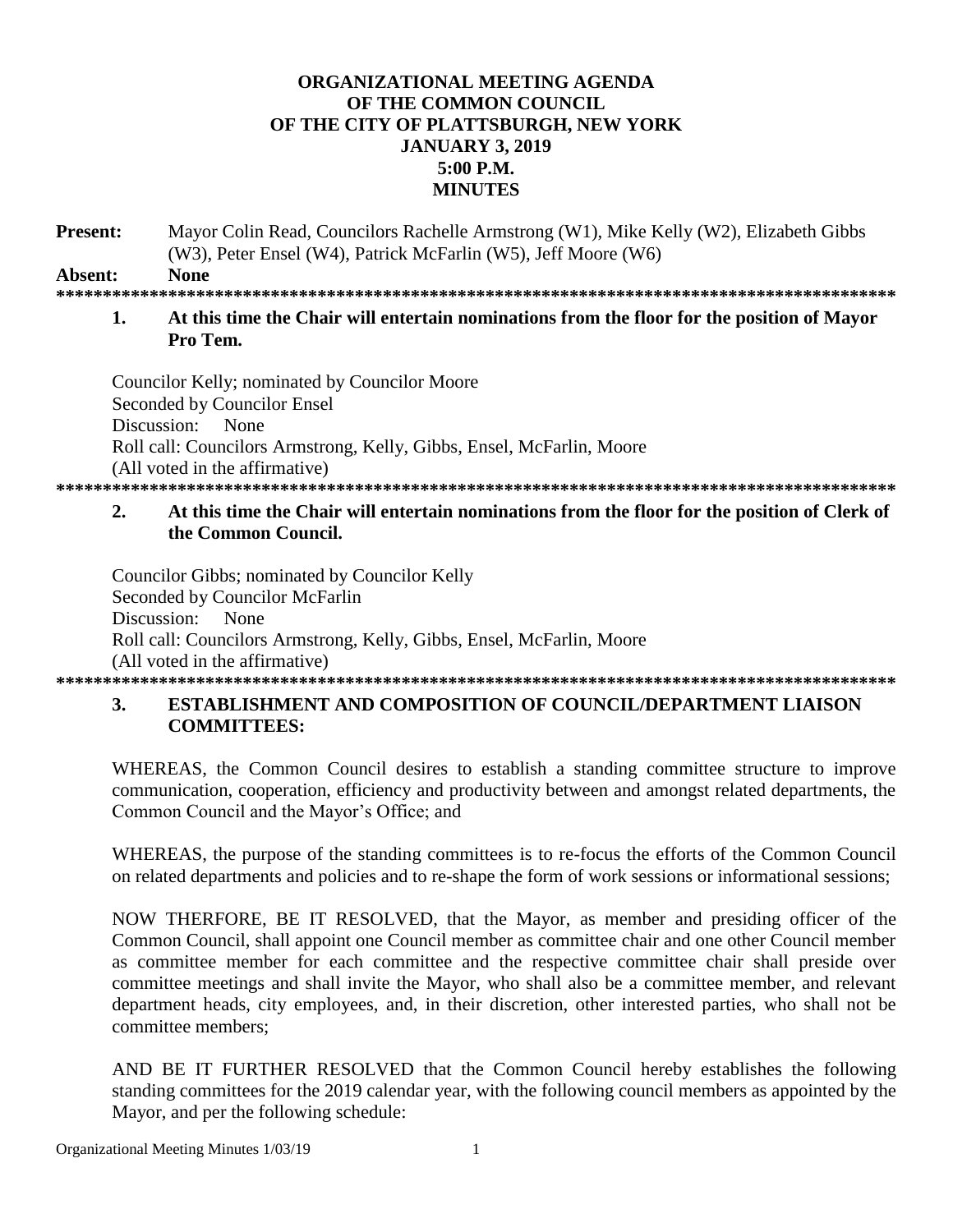#### **Motion to waive reading except to add Chair and Member of each committee**

By Councilor Ensel; Seconded by Councilor Armstrong

(All voted in the affirmative "to waive reading except to add Chair and Member of each committee")

Governance, Strategy, and City Operations - Chair: Councilor Armstrong; Member: Councilor McFarlin -Discusses, City Clerk, City Website, Information Dissemination, and Media, Community Events, Recreation and Strategic Planning

-Meets first Thursday of every month at 4:30 in Common Council Chambers, works with Special Events Coordinator, Legal Counsel, and City Clerk Department Heads

City Infrastructure - Chair: Councilor Moore; Member: Councilor Gibbs

-Discusses, Department of Public Works, Planning and Community Development, Environmental Services, Water and Sewer

-Meets second Thursday of every month at 4:30 in Common Council Chambers, works with Department of Public Works, Water Pollution Control Department. Water Filtration Department, Environmental Services Department Heads and Senior Planner.

Finance and Budget - Chair: Councilor Kelly; Member: Councilor Moore

-Discusses Finance Department, Assessments, Payroll, Procurement, Collective Bargaining Agreement Negotiations, New Positions, Revenue Sources

-Meets third Thursday of every month at 4:30 in Common Council Chambers, works with City Chamberlain

Public Safety - Chair: Councilor Gibbs; Member: Councilor Ensel

-Discusses Police, Fire Department, Code Enforcement

-Meets fourth Thursday of every month at 4:30 in Common Council Chambers, works with Police Chief, Fire Chief and Building Inspector.

Plattsburgh Public Library – Chair: Councilor Ensel; Member: Councilor Armstrong -Discusses Library -Meets at time and place in discretion of committee chair, works with Library Director

MLD - MLD Board President Councilor McFarlin; Member: Councilor Kelly -Discusses Municipal Lighting Department.

-Meets immediately prior to Municipal Lighting Department Board Meetings in Common Council Chambers, works with Municipal Lighting Department Manager.

AND BE IT FURTHER RESOLVED that each committee shall be presided over by a chair, as identified above, who shall hold committee meetings per the above schedule to discuss and review, amongst other items, respective initiatives in their departments, future direction, travel requests, goals, strategies, budgeting concerns, and proposed resolutions and local laws;

AND BE IT FURTHER RESOLVED, that all petitions, communications, budget adjustments, reports, resolutions, motions, etc., requiring action of a committee, shall be referred by the Mayor, in the form of an agenda, without motion, to the appropriate committee, unless otherwise ordered by the Common Council;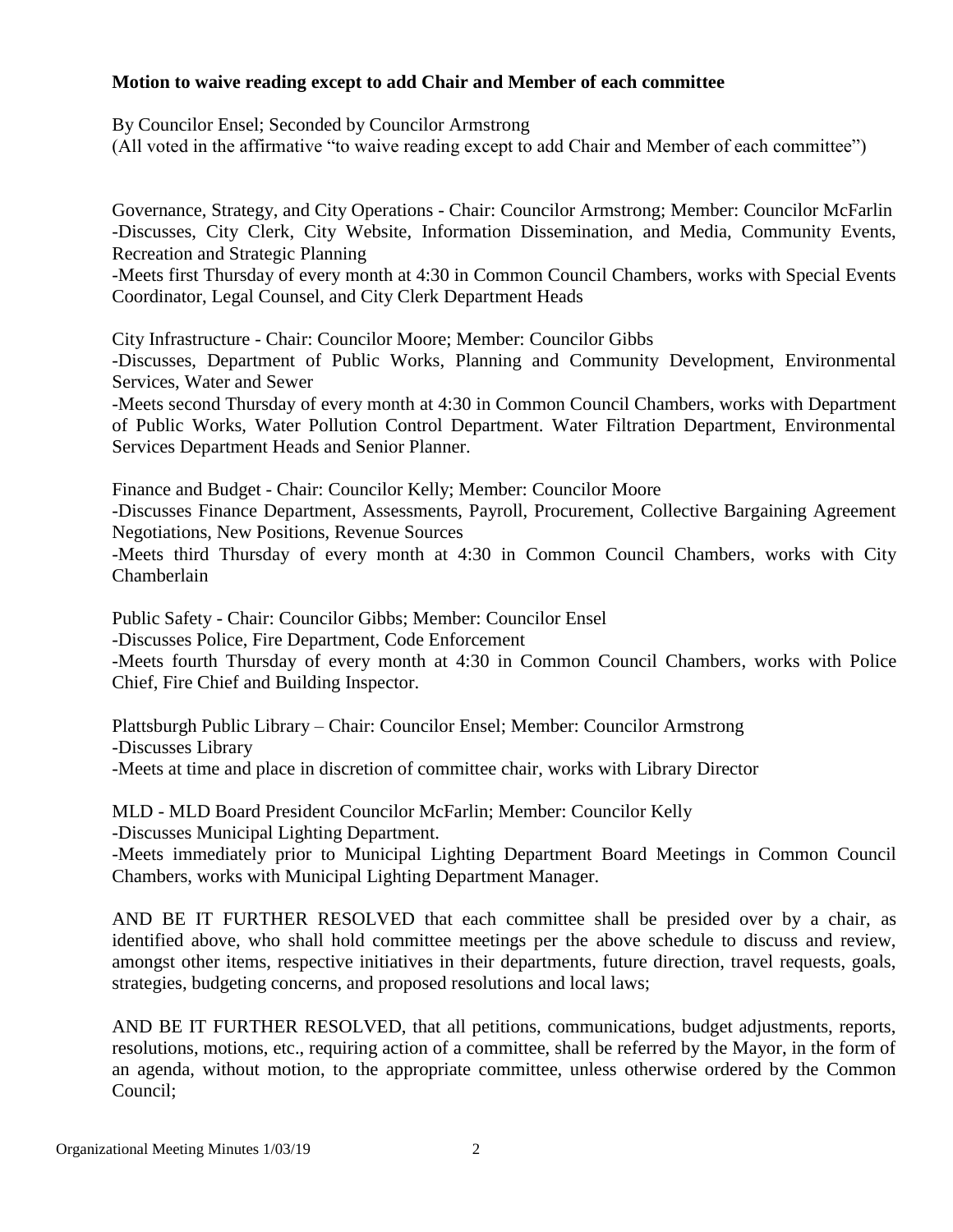AND BE IT FURTHER RESOLVED, that in order to conduct official business, a quorum, consisting of the majority of the members of the committee, shall be required and the Mayor shall fill vacancies in the memberships and chairpersonships of standing committees as they occur;

AND BE IT FURTHER RESOLVED that each standing committee shall refer specific resolutions to the main body of the Common Council for action at their next meeting and shall not have the power or authority to approve any specific resolution, ordinance, local law, or other Council action;

AND BE IT FURTHER RESOLVED, that in the event a specific resolution or action is not referred by a standing committee to the Common Council for action, the Common Council retains the authority, pursuant to Rule 4 of the Common Council Rules, to take action on the specific resolution or action;

AND BE IT FURTHER RESOLVED, that all standing committees shall be appointed for the current year, but shall hold over from the previous year until new committees have been appointed by the Mayor and affirmed by the Common Council, but no council member shall continue to serve after he/she has ceased to be a member of the Common Council:

AND BE IT FURTHER RESOLVED, that each standing committee shall be open to the public and conform to the requirements of the open meetings law.

#### Motion to waive reading and move resolution:

By Councilor Ensel; Seconded by Councilor McFarlin (All voted in the affirmative "to waive reading and move resolution")

Discussion:

Mayor Read said it was suggested that you have informal meetings with department heads during the week. He will do whatever he can to facilitate that by arranging through the Mayor's office.

Roll call: Councilors Armstrong, Kelly, Gibbs, Ensel, McFarlin, Moore (All voted in the affirmative)

#### 4. At this time the Chair recognizes that Dean Schneller is serving the third year of his four year appointment as Corporation Counsel for the period of February 1, 2019 through December 31, 2021 and said previous appointment is hereby confirmed.

Roll call: Councilors Armstrong, Kelly, Gibbs, Ensel, McFarlin, Moore (All voted in the affirmative) 

#### 5. APPOINTMENT OF A FAIR HOUSING OFFICER

**WHEREAS**, The Office of Fair Housing and Equal Opportunity administers federal laws and establishes national policies to assure that all Americans have equal access to the housing of their choice: and

**WHEREAS**, the City of Plattsburgh wishes to have an officer who will implement and enforce the Fair Housing Act; and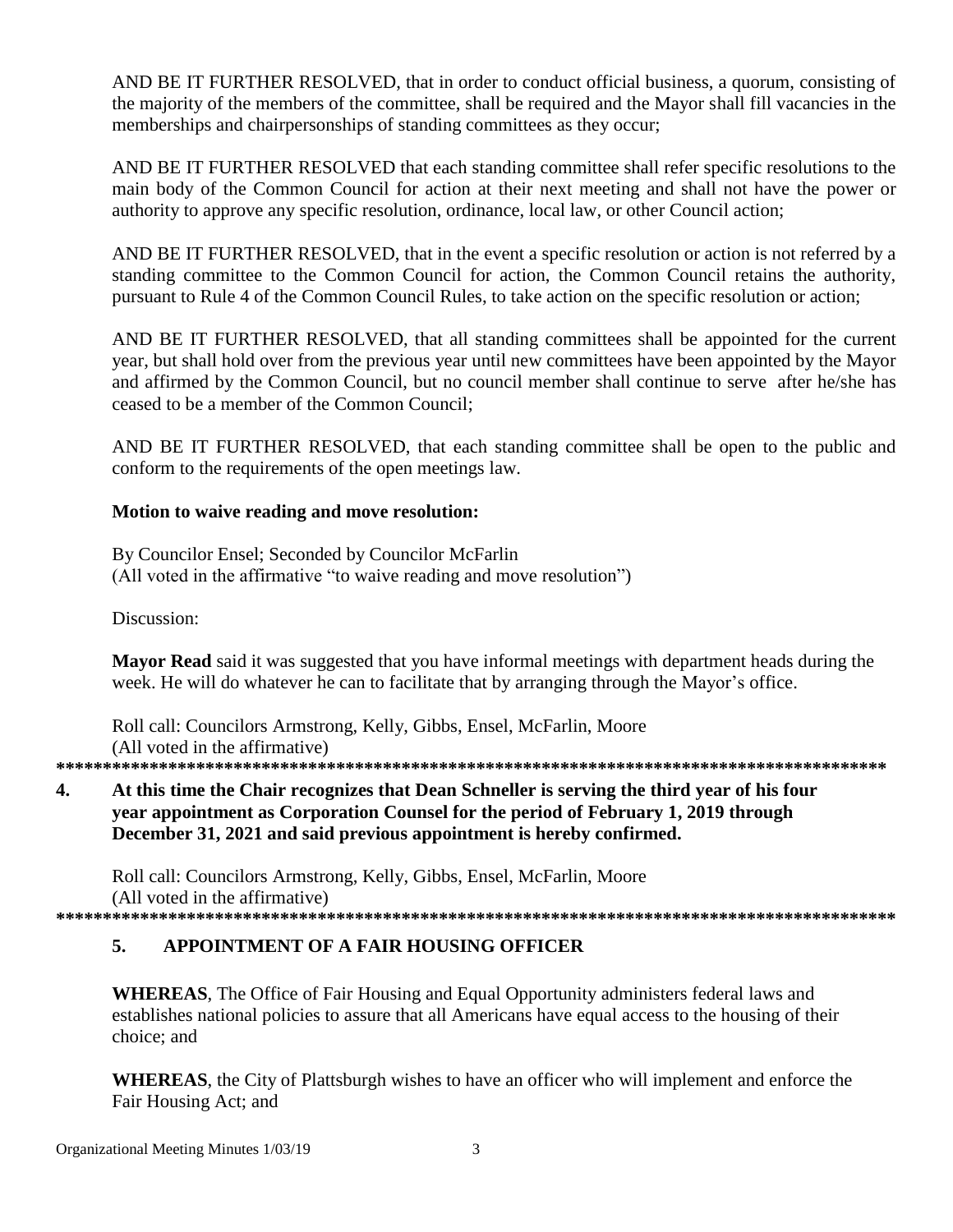**WHEREAS, The Mayor, on behalf of the City Council, recommends the appointment of Mark** Hamilton as the Fair Housing Officer for the City of Plattsburgh; therefore be it

**RESOLVED**, that Mark Hamilton be assigned to oversee that fair housing regulations are followed and act as the primary point of contact for all fair housing related issues; and be it further

**RESOLVED**, that said officer shall serve so long as it is mutually agreeable to the parties; and be it further

**RESOLVED**, that Mark Hamilton take an oath of office within thirty days of his appointment and a copy of this Resolution be given to the Code Inspector's Officer, the City Clerk's Office and the New York State Office for Community Renewal.

By Councilor Armstrong; Seconded by Councilor McFarlin Roll call: Councilors Armstrong, Kelly, Gibbs, Ensel, McFarlin, Moore (All voted in the affirmative) 

### **PROPOSED RESOLUTIONS:**

1. Proposed resolution fixing the dates for all Regular Meetings of the Common Council to be held Thursdays at 5:30 PM in the Common Council Chambers for the period January 1, 2019 and terminating December 31, 2019, except when deemed necessary. Work sessions are to be held on Thursdays at 5:00 PM or whenever deemed necessary, in the Common Council Chambers. Executive Sessions will be held in the Mayor's Office. The 2019 schedule is attached and made part of the minutes of this meeting.

**RESOLVED:** That the Regular Meetings of the Common Council to be held during the period of January 1, 2019 through December 31, 2019 be and the same are hereby fixed to be held Thursday of each week at 5:30 PM; in the case of an exception, the Regular Meeting of that week shall be held on the Tuesday evening preceding, unless such meeting is otherwise fixed by resolution of the Common Council adopted at a prior meeting to be held on other than the evening herein before designated, it being understood there shall be a work session held on Thursday evening at 5:00 PM or on Tuesday evening at 5:30 PM when deemed necessary, further that budget hearings be scheduled in the fall by the Mayor Pro-Tem.

**RESOLVED:** That in the event it may become necessary to call Special Meetings of the Common Council from time to time, the procedure as set forth in Article IV, Section 4-1, Charter Section of the Code of the City of Plattsburgh, New York shall be followed.

#### Motion to waive reading and move resolution:

By Councilor McFarlin Seconded by Councilor Ensel (All voted in the affirmative "to waive reading and move resolution") Discussion: None Roll call: Councilors Armstrong, Kelly, Gibbs, Ensel, McFarlin, Moore (All voted in the affirmative) **ACTION TAKEN: Adopted** Follow up Action: None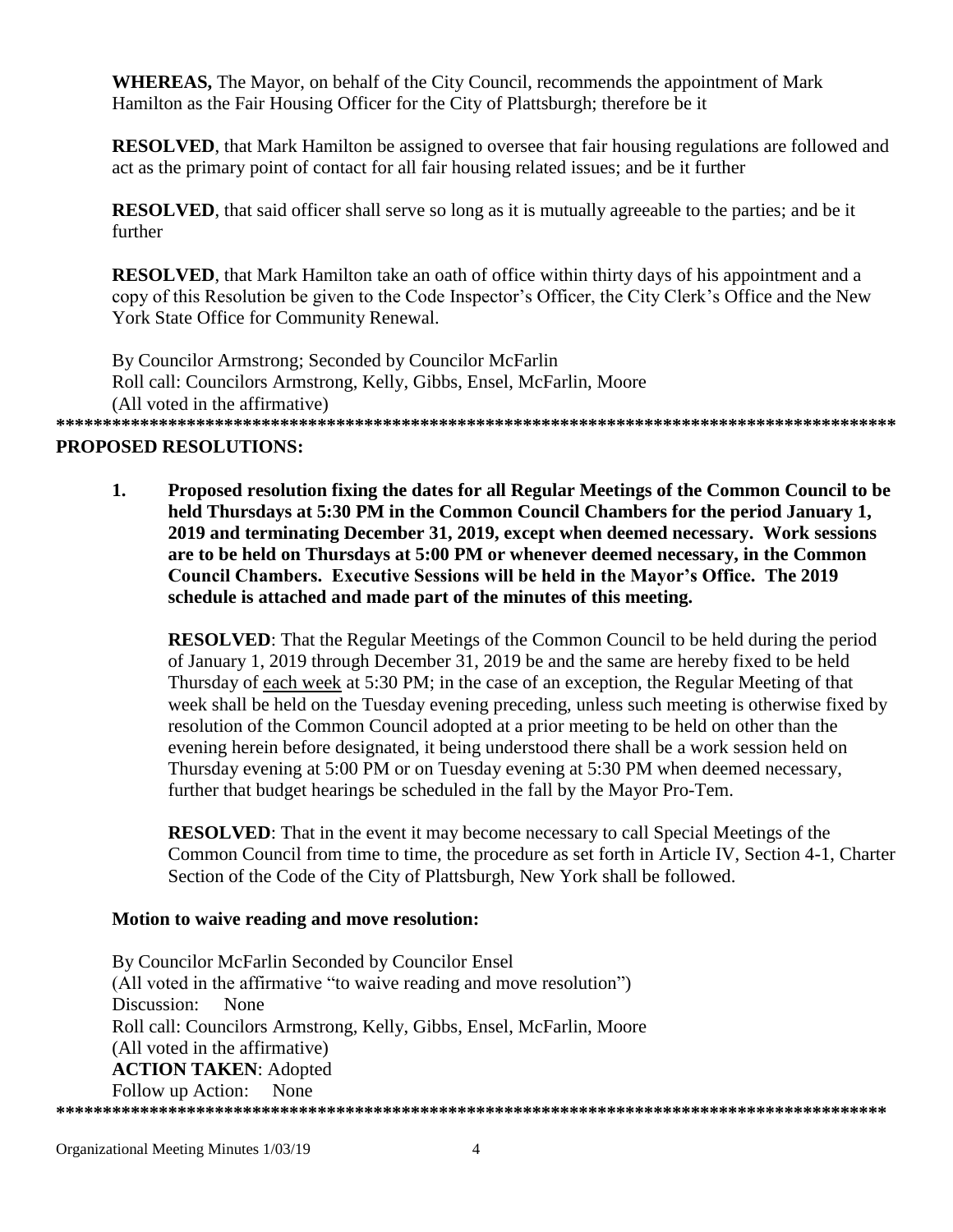### **2. Proposed resolution designating the** *Press Republican* **as the official newspaper of the City of Plattsburgh.**

**RESOLVED**: That the *Press Republican* is hereby designated as the official newspaper of the City of Plattsburgh, New York for the purpose of publication of all legal and help wanted notices, ordinances, local laws, proposals, tax notices, etc., authorized by resolution of the Common Council from time to time throughout the period of one year, commencing January 1, 2019 and terminating December 31, 2019, at a fee which is to be determined;

#### *Press Republican*

| First publication legal  | \$.415/line |
|--------------------------|-------------|
| Second publication legal | \$.325/line |

#### **Motion to waive reading and move resolution:**

By Councilor Armstrong; Seconded by Councilor Ensel (All voted in the affirmative "to waive reading and move resolution") Discussion: None Roll call: Councilors Armstrong, Kelly, Gibbs, Ensel, McFarlin, Moore (All voted in the affirmative) **ACTION TAKEN**: Adopted Follow up Action: None **\*\*\*\*\*\*\*\*\*\*\*\*\*\*\*\*\*\*\*\*\*\*\*\*\*\*\*\*\*\*\*\*\*\*\*\*\*\*\*\*\*\*\*\*\*\*\*\*\*\*\*\*\*\*\*\*\*\*\*\*\*\*\*\*\*\*\*\*\*\*\*\*\*\*\*\*\*\*\*\*\*\*\*\*\*\*\*\*\***

### **3. Proposed resolution designating the** *Glens Falls National Bank***, Margaret Street Branch, as the official depository for all City of Plattsburgh funds.**

**RESOLVED**: That the *Glens Falls National Bank*, Margaret Street Branch, be and are hereby designated as the official depository for all funds of the City of Plattsburgh for calendar year 2019, the current year portion of their contract through September 2019.

By Councilor Kelly; Seconded by Councilor Gibbs Discussion: Yes

**Mayor Read** recused himself from voting if needed due to conflict of interest.

Roll call: Councilors Armstrong, Kelly, Gibbs, Ensel, McFarlin, Moore (All voted in the affirmative) **ACTION TAKEN**: Adopted Follow up Action: None **\*\*\*\*\*\*\*\*\*\*\*\*\*\*\*\*\*\*\*\*\*\*\*\*\*\*\*\*\*\*\*\*\*\*\*\*\*\*\*\*\*\*\*\*\*\*\*\*\*\*\*\*\*\*\*\*\*\*\*\*\*\*\*\*\*\*\*\*\*\*\*\*\*\*\*\*\*\*\*\*\*\*\*\*\*\*\*\*\*\***

## **4. Proposed resolution adopting the present Investment Policy for the period January 1, 2019 ending December 31, 2019, unless otherwise amended.**

**RESOLVED**: That the investment policy as recommended by the Office of the State Comptroller establishing guidelines which comply with applicable State statutes and as adopted at a Regular Meeting of the Common Council held December 10, 1987, be and the same is to continue in effect for the period of January 1, 2019 through December 31, 2019 as amended.

By Councilor Armstrong; Seconded by Councilor Ensel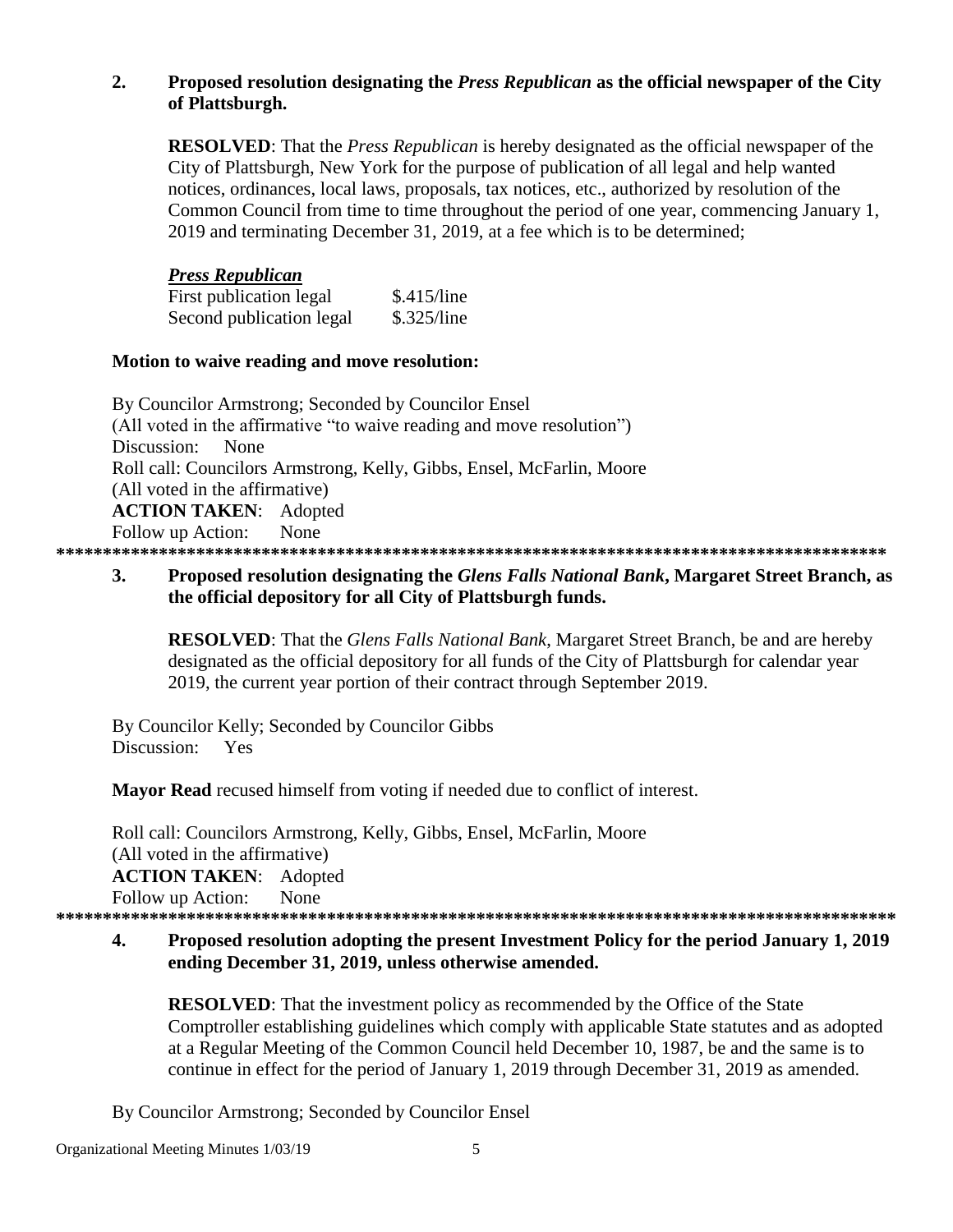Discussion: Yes Roll call: Councilors Armstrong, Kelly, Gibbs, Ensel, McFarlin, Moore (All voted in the affirmative) **ACTION TAKEN**: Adopted Follow up Action: None **\*\*\*\*\*\*\*\*\*\*\*\*\*\*\*\*\*\*\*\*\*\*\*\*\*\*\*\*\*\*\*\*\*\*\*\*\*\*\*\*\*\*\*\*\*\*\*\*\*\*\*\*\*\*\*\*\*\*\*\*\*\*\*\*\*\*\*\*\*\*\*\*\*\*\*\*\*\*\*\*\*\*\*\*\*\*\*\*\*\***

## **5. RESOLVED: That the Rules for 2019 be, and the same are, hereby accepted and adopted by the Common Council as follows:**

- 1. The Council shall assemble promptly at 5:30 PM in regular session on Thursday of each week and at such other times as may be determined at a previous session.
- 2. All petitions and communications that out of their inherent necessity requires their being acted upon at the next regular meeting, and all other agenda items to be introduced at the next regular meeting (for action at a succeeding regular meeting) shall be presented to the Office of the Mayor not later than **NOON** on the Tuesday preceding the meeting. This rule is subject to exception in Rule 4 below.
- 3. The Office of the Mayor shall have available to each Councilor, the agenda to be acted upon on Wednesday afternoon preceding the regular Thursday meeting.
- 4. Rule 2 shall not prevent the Mayor and/or Councilors from submitting any matter or offering any motion which was not on the agenda, if in his/her opinion, the issue should be raised. However, if necessity does not require immediate action, the motion is introduced for action at the next regular meeting. A resolution must be adopted for specific resolutions to be brought forward under rule 4. Any resolution invoking Rule 4 shall include shall include an explanation for its urgency and a statement on the financial repercussions of the subsequent resolution, if any, to taxpayers.
- 5. Any member unable to attend a meeting must notify the Clerk prior to the meeting, giving the legitimate reason for non-attendance.
- 6. The Chair shall preserve order at the sessions and shall appoint all committees. Through a point of order, any procedural ruling by the Chair is subject to reversal by a majority vote of the Council.
- 7. All City Departments will be represented by the Department Head or his/her delegate, as long as they are management personnel, at the work session or Council meeting if requested by Mayor and Council. All City Departments having items for action on the Agenda shall be represented at the **Council Meeting**.
- 8. A member desiring to speak or present any subject matter to the Council shall address the Chair and shall not further proceed until recognized by the Chair and awarded the floor for such purpose. Through a point of order, time limits can be placed and extended by a majority vote of the Council.
- 9. A roll call vote shall be taken on any question, with the exception of procedural motions through points of order, which shall require only a hand vote, unless a roll call vote is requested by any member of the Council. A Councilor shall be allowed to explain his/her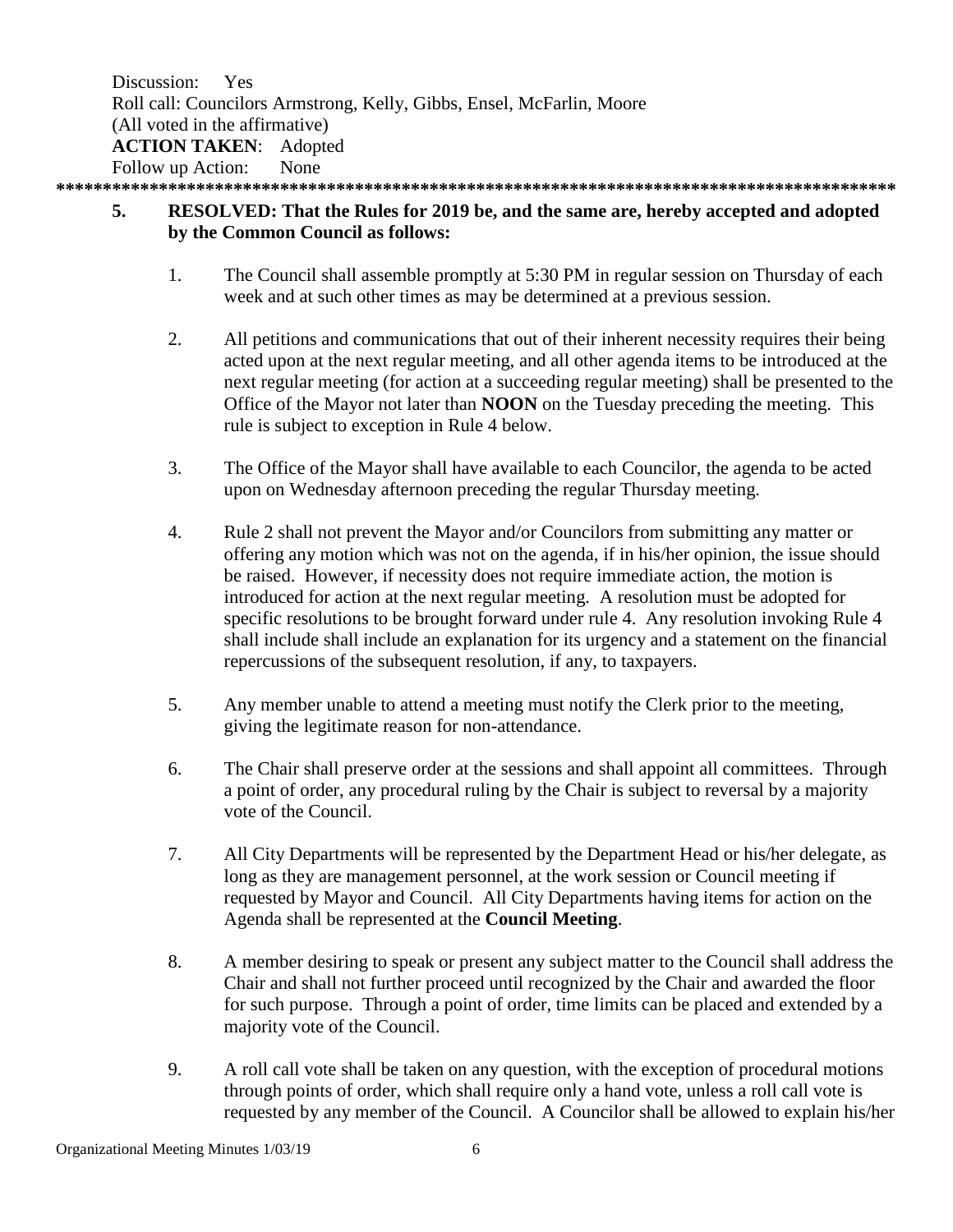vote at the time of casting said vote. The presiding officer of the Common Council may call roll in random order.

- 10. At each session, the business shall be:
	- a. Roll Call
	- b. Reading of the Minutes of the Previous Meeting
	- c. Approval of Payrolls Various Departments
	- d. Reports of City Offices and Committees
	- e. Correspondence & Recommendations from Boards
	- f. Audit of Claims Regular and Municipal Lighting
	- g. Public Comment on Agenda Items only
	- h. Weekly Agenda Items
	- i. Initial Consideration
	- j. New Business
	- k. Closing Public Comments any topic.
	- l. Adjournment
- 11. When a question shall be under consideration, no motion shall be received except as herein specified, which shall have precedence in the following order:
	- a. Point of Order for clarification, or to request reversal of ruling of the Chair, or limiting or extending discussion (by majority vote)
	- b. Recess such session
	- c. Amend
	- d. Refer to standing committee
	- e. Refer to select committee
	- f. Call the previous question
	- g. Table or postpone
	- h. Adjourn such session
- 12. All matters to be acted upon shall be entered at length upon the agenda.
- 13. In the event any question of procedure shall arise which is not provided for by these rules, then, in that event, Robert's Rules of Order shall be followed.
- 14. When the Councilors are notified of a Special Meeting of the Common Council, the news media shall also be notified.
- 15. At the Public Discussion portion of the regular meeting, the public will have the right to address the Common Council, subject to the Chair's discretion to rule discussants out of order. The rules for public comment are listed below (adapted from NYCOM – Handbook for city officials):
	- 1. The Public shall be allowed to speak only during the public comment period of the meeting. The public will have the right to comment, question, and answer in the discussion with the Council, subject to the Chair's discretion to rule discussants out of order.
	- 2. Speakers may, but are not required to, give their name, address and organization, if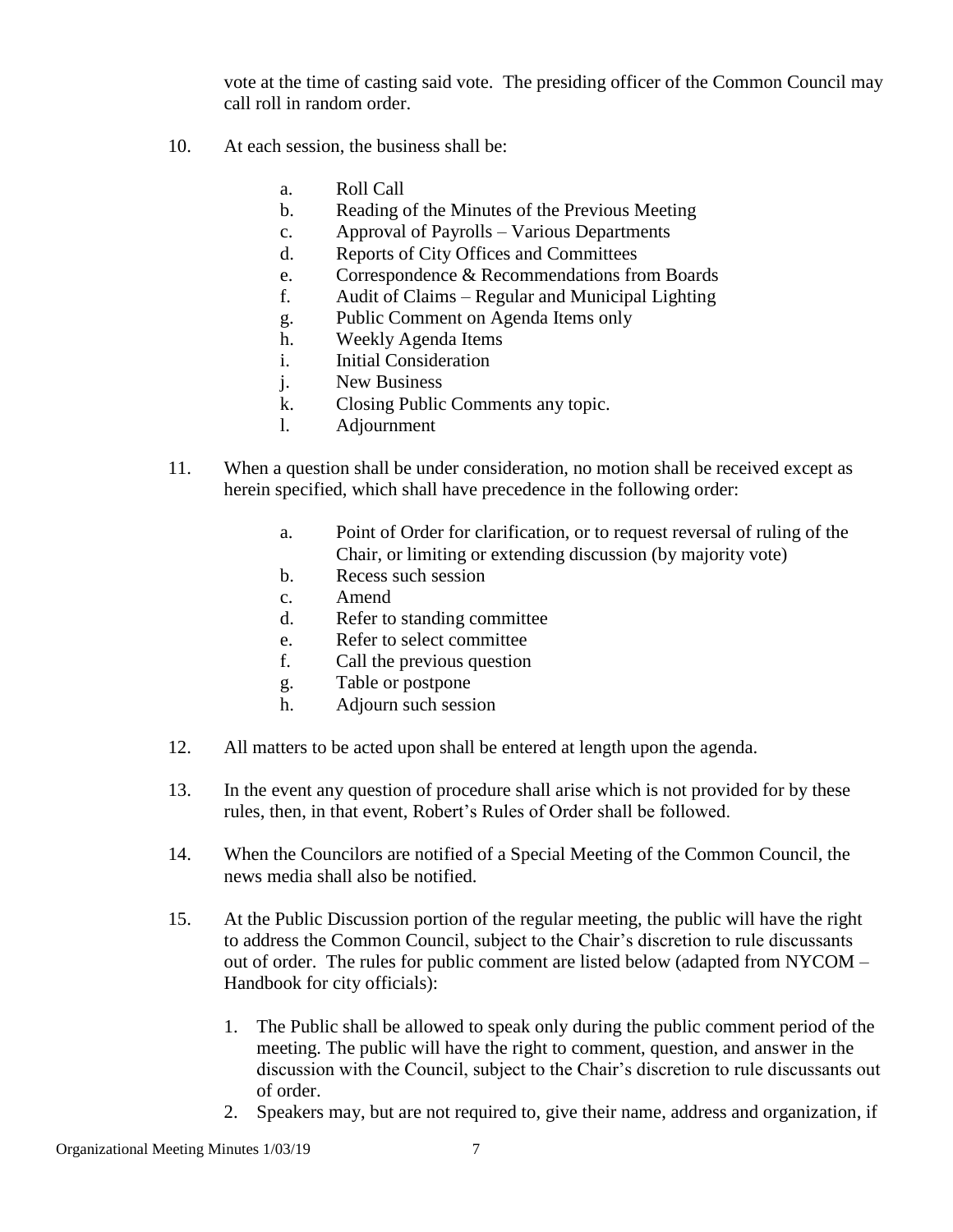any.

- 3. Speakers must be recognized by the presiding officer.
- 4. Speakers must limit their remarks to five minutes.
- 5. Speakers may not yield any remaining time they may have to another speaker.
- 6. Council members, with the permission of the presiding officer, may ask questions of a speaker during or after his remarks.
- 7. When a meeting is attended by a group of people who share the same or opposing views on a public comment topic, the presiding officer may require that the group(s) designate not more than two spokespersons and limit the total time for public comment to 10 minutes for each point of view or side on an issue.
- 8. All remarks shall be addressed to the council as a body and not to any member thereof.
- 9. Speakers shall observe the commonly accepted rules of courtesy, decorum, dignity and good taste.
- 10. Interested parties or their representatives may address the council at any time by written or electronic communications.
- 11. The Common Council may by majority voice vote grant more time to a speaker or a topic.
- 12. If a Common Council member objects to a ruling by the presiding officer, he shall raise his objection by a motion "appealing the ruling of the chair." If the motion passes, the ruling is overruled.
- 13. When a public comment topic is voted on by the Common Council, the topic may not be the subject of public comment for 6 months from the date of the vote unless the Common Council votes to allow public comment sooner.

#### **Motion to waive reading and move resolution:**

By Councilor McFarlin; Seconded by Councilor Ensel

(All voted in the affirmative "to waive reading and move resolution")

Discussion: Yes

**Mayor Read** noted that rule 4 has been strengthened after looking at charter and should only be used when there is an issue of timeliness adding "shall include shall include an explanation for its urgency and a statement on the financial repercussions of the subsequent resolution, if any, to taxpayers" and rule 9 added "The presiding officer of the Common Council may call roll in random order."

[further discussion ensued]

Roll call: Councilors Armstrong, Kelly, Gibbs, Ensel, McFarlin, Moore (All voted in the affirmative) **ACTION TAKEN**: Adopted Follow up Action: None: **\*\*\*\*\*\*\*\*\*\*\*\*\*\*\*\*\*\*\*\*\*\*\*\*\*\*\*\*\*\*\*\*\*\*\*\*\*\*\*\*\*\*\*\*\*\*\*\*\*\*\*\*\*\*\*\*\*\*\*\*\*\*\*\*\*\*\*\*\*\*\*\*\*\*\*\*\*\*\*\*\*\*\*\*\*\*\*\*\*\***

**6. Proposed resolution establishing the amount of a Blanket Bond or Undertaking for city employees at \$250,000 and for the City Chamberlain at \$500,000.**

**RESOLVED**: That in accordance with Section C-2-5 of the City Charter as amended, the Common Council of the City of Plattsburgh, as authorized by Section 11, Paragraph 2 of the Public Officer's Law, consents and approves that a Blanket Bond or Undertaking be procured for all City employees in the amount of \$250,000 (per loss) for each position and \$500,000 for the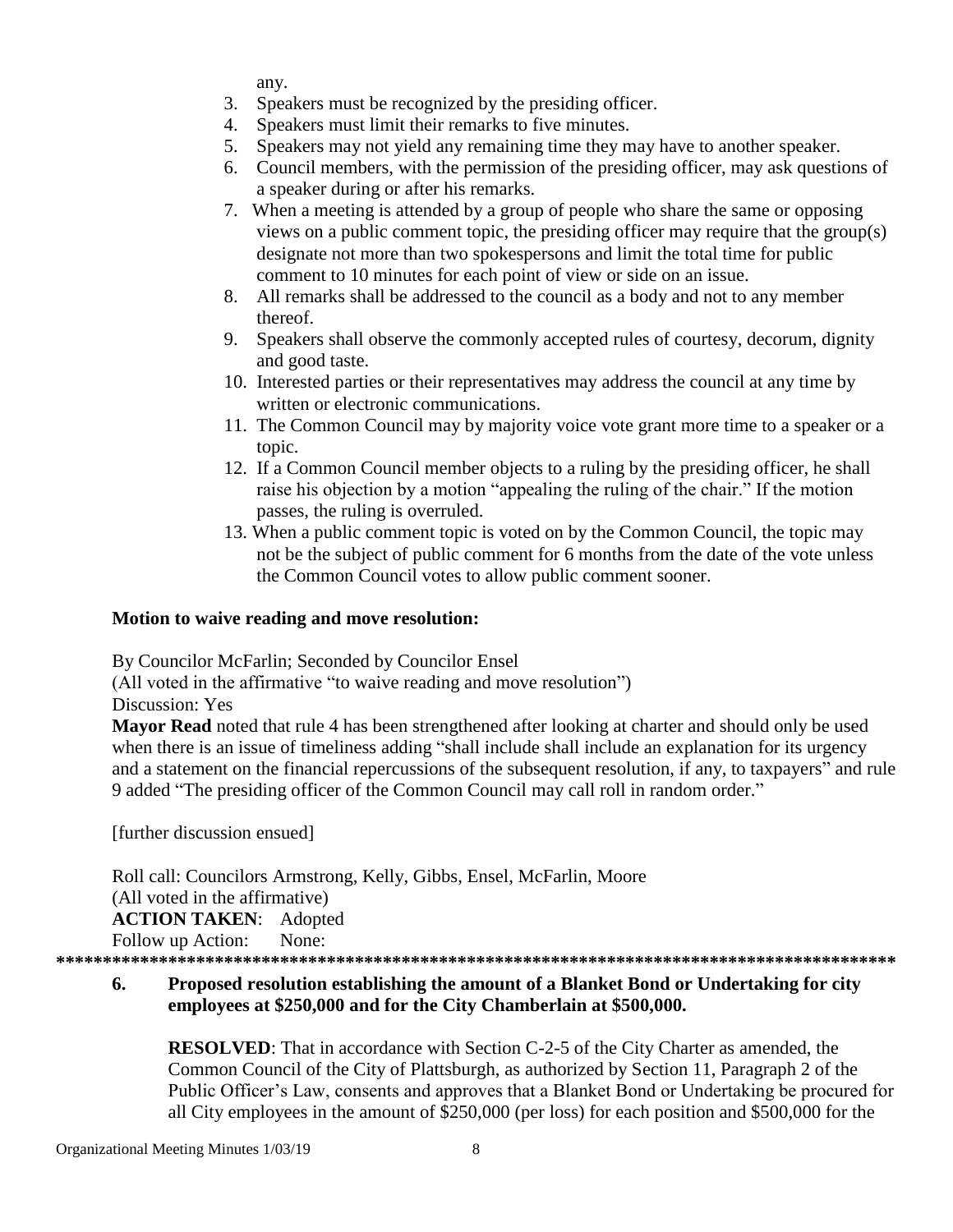City Chamberlain, further

**RESOLVED:** That aforementioned Bond or Undertaking was executed for the period of one year, from July 6, 2018 to July 6, 2019, and said Bond or Undertaking shall be written by an approved Surety Company.

By Councilor Kelly; Seconded by Councilor Armstrong Discussion: None Roll call: Councilors Armstrong, Kelly, Gibbs, Ensel, McFarlin, Moore (All voted in the affirmative) **ACTION TAKEN**: Adopted Follow up Action: None: **\*\*\*\*\*\*\*\*\*\*\*\*\*\*\*\*\*\*\*\*\*\*\*\*\*\*\*\*\*\*\*\*\*\*\*\*\*\*\*\*\*\*\*\*\*\*\*\*\*\*\*\*\*\*\*\*\*\*\*\*\*\*\*\*\*\*\*\*\*\*\*\*\*\*\*\*\*\*\*\*\*\*\*\*\*\*\*\*\*\***

# **7. RESOLVED:**

- 1. That in accordance with Section 6-15(f) of the City Charter, the Common Council sets forth the composition, function and duties of the Pre Audit Committee of the Common Council as follows:
- 2. The pre audit committee shall be composed of any three members of the Common Council, including the Mayor as a member thereof. Members who act as the pre audit committee are not required to be appointed or confirmed and such committee shall be deemed to consist of the three members who sign claim forms or tabulations of claims as set forth in section 4.
- 3. The pre audit committee shall review and recommend approval of claims for payment before approval by the common council as a whole.
- 4. Committee members shall indicate approval by signing or initialing claim forms or a tabulation of claims submitted for Council approval. Such forms or tabulation bearing the signatures or initials of committee members shall constitute the minutes of the committee. If a committee member objects to payment of a claim, he shall raise the objection at the time payment of the claim is presented to the Common Council for a vote.
- 5. The pre audit committee is not required to meet or act as a body. If the committee meets or acts as a body, such meeting shall be held at an open public meeting of the Common Council, or at a public meeting which has been duly noticed in accordance with the Open Meetings Law.
- 6. This resolution supersedes all previous resolutions, including the Common Council's resolution of 4/30/1998.

### **Motion to waive reading and move resolution:**

By Councilor Armstrong; Seconded by Councilor Ensel Discussion: Yes Roll call: Councilors Armstrong, Kelly, Gibbs, Ensel, McFarlin, Moore (All voted in the affirmative) ACTION TAKEN: Adopted Follow up Action: None: **\*\*\*\*\*\*\*\*\*\*\*\*\*\*\*\*\*\*\*\*\*\*\*\*\*\*\*\*\*\*\*\*\*\*\*\*\*\*\*\*\*\*\*\*\*\*\*\*\*\*\*\*\*\*\*\*\*\*\*\*\*\*\*\*\*\*\*\*\*\*\*\*\*\*\*\*\*\*\*\*\*\*\*\*\*\*\*\*\*\***

Motion to Adjourn by Councilor Moore; Seconded by Councilor Kelly Roll call: Councilors Armstrong, Kelly, Gibbs, Ensel, McFarlin, Moore (All voted in the affirmative) **MEETING ADJOURNED: 5:29pm**